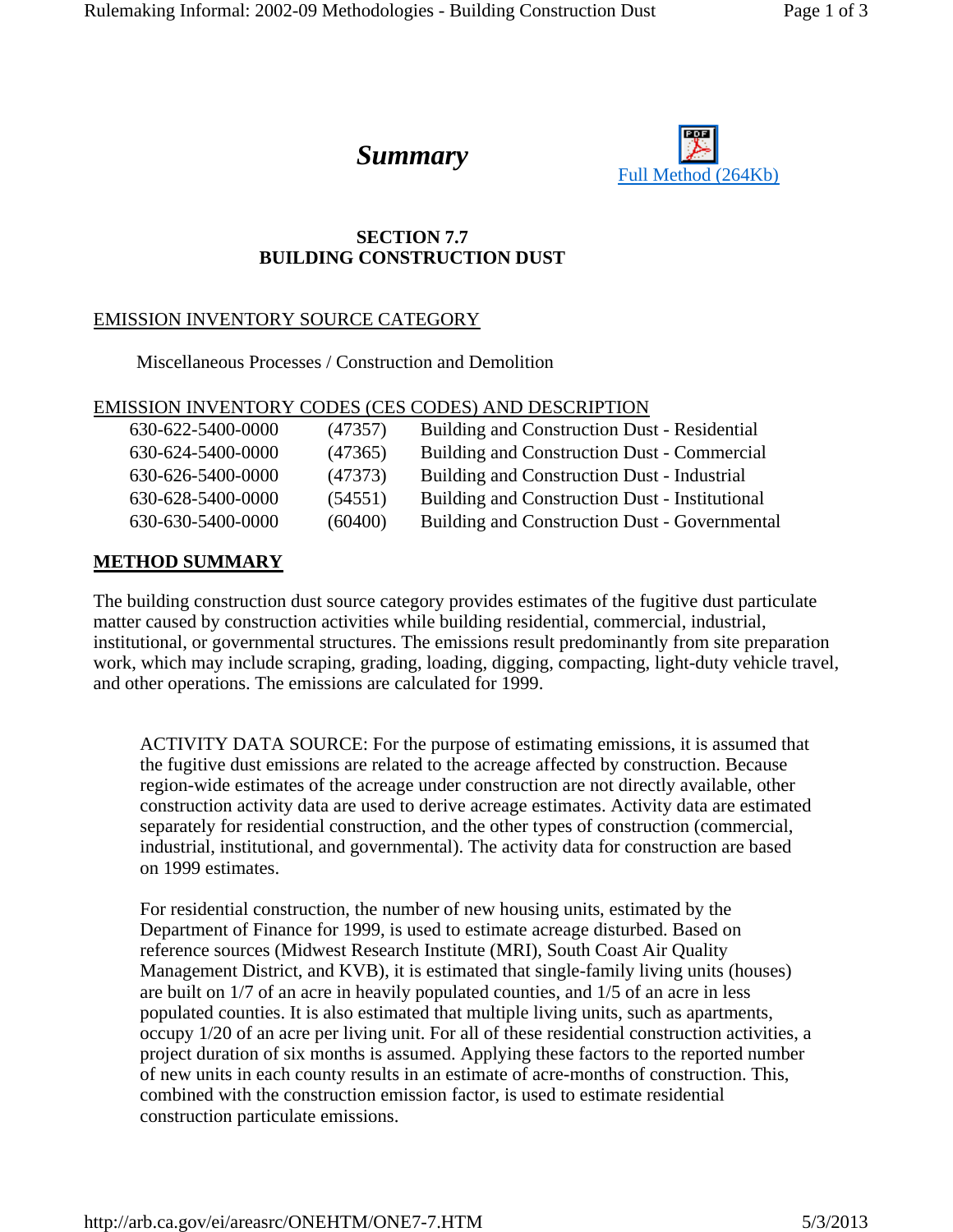For commercial, industrial, and institutional building construction, construction acreage is based on project valuations obtained from the Department of Finance. The valuations are 3.7, 4.0 and 4.4 acres per million dollars of valuation for the respective construction types listed (KVB). Valuations are corrected from 1999 to 1977 values using the Annual Average Consumer Price Index (CPI-U-RS) provided by the U.S. Census Bureau. Each acre is assumed to be under construction for 11 months for each project type (MRI).

EMISSION FACTOR SOURCE: The emission factors are based on work performed by MRI under contract to the PM10 Best Available Control Measure (BACM) working group. For most parts of the state, the emission factor used is 0.11 tons PM10 /acremonth of activity (or 0.225 tons PM/acre-month). To develop the emission factor, the observed activity data were combined with operation-specific emission factors provided in U.S. EPA's AP-42 (5th Edition) document to produce site emissions estimates. These site estimates were then combined to produce the overall average emission factor of 0.11 tons PM10 /acre-month. This emission factor is approximately 71% lower than the previous emission factor that was used from the 4th Edition of AP-42.

The construction emission factor is assumed to include the effects of typical control measures such as routine watering. A dust control effectiveness of 50% is assumed from these measures, which is based on the estimated control effectiveness of watering. Therefore, if this emission factor is used for construction activities where watering is not used, it should be doubled to more accurately reflect the actual emissions.

The MRI report also includes an emission factor for worst-case emissions of 0.42 tons PM10 /acre-month. This emission factor is appropriate for large-scale construction operations, which involve substantial earthmoving operations. The South Coast Air Quality Management District (SCAQMD) estimated that 25 percent of their construction projects involve these types of operations, and applied the larger emission factor to the activities. For the remainder of the state, such detailed information is not readily available, so the average emission factor of 0.11 tons PM10 /acre-month was used.

TEMPORAL DATA: The temporal activity is assumed to occur five days a week between the hours of 8:00 a.m. and 4:00 p.m. The monthly activity increases during the spring and summer months. Some districts use a slightly different profile that has a larger peak during the summer months. Construction emissions for future years are based on construction activity projections.

CHANGES IN METHOD AND EMISSION ESTIMATES: The major change in this methodology from the previous methodology is the use of current activity data.

DATE OF THE LAST UPDATE: September 2002

GROWTH PARAMETER: For residential and commercial construction, the growth parameters were developed by Pechan (Categories 14 and 15 in their report, "Development of Emission Growth Surrogates and Activity Projections Used in Forecasting Point and Area Source Emissions, Final Report," February 26, 2001). The growth parameters are based on employment and output data in the construction sector (SIC codes 15 - 17). For the remaining categories, the growth parameters were developed by Pechan and are based on employment in the construction sector (SIC codes 15 - 17).

# **STATEWIDE EMISSIONS SUMMARY (1999 ANNUAL AVERAGE TONS/DAY)**